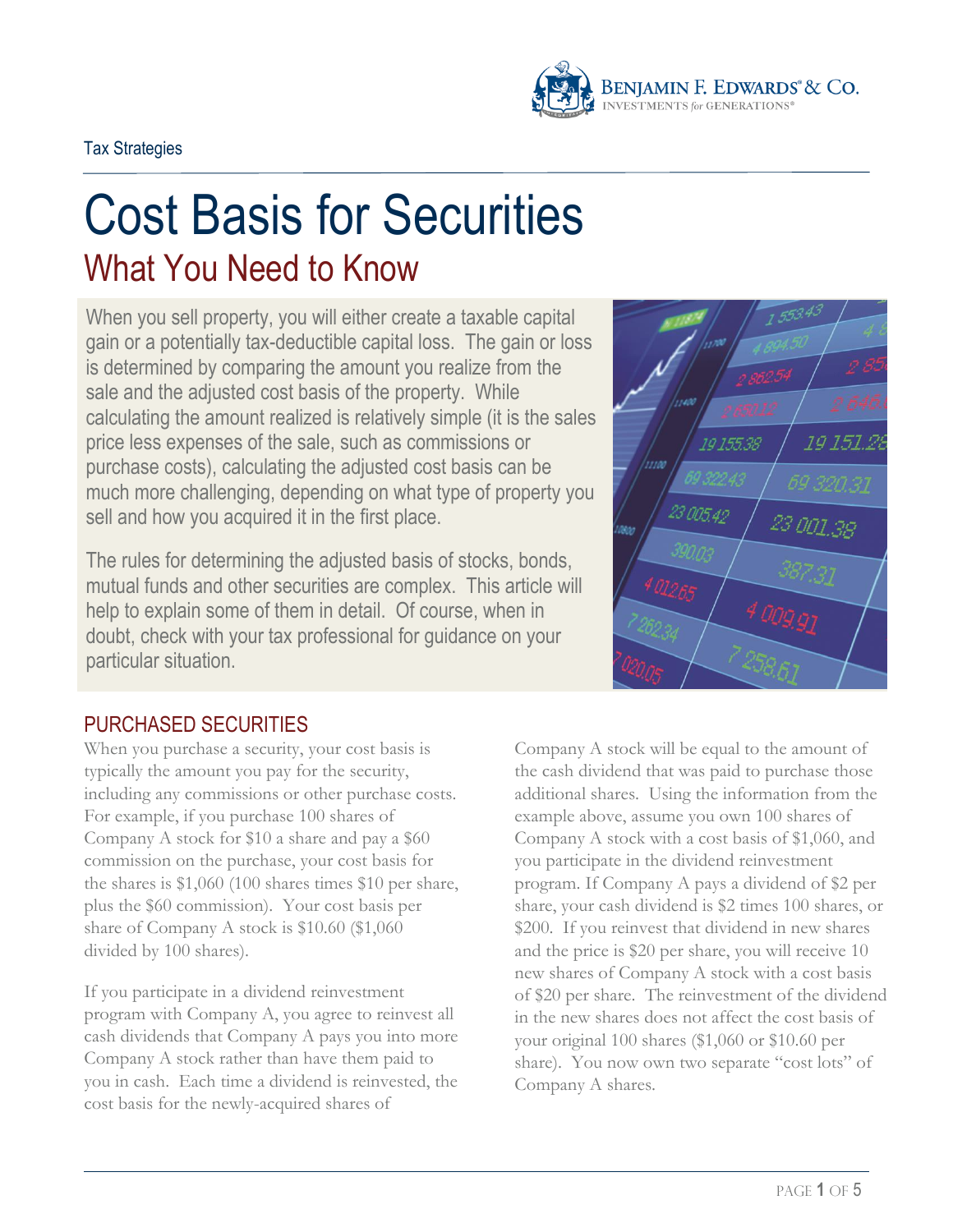

Keep in mind that if you participate in a dividend reinvestment program, the cash dividends that you reinvest are still dividend income to you at the time they are paid and reinvested and thus, any corresponding income tax liability will be due at that time.

# COST BASIS METHODS

If your account is at Benjamin F. Edwards and you own multiple cost lots of a security and sell less than your entire position in that security, your adjusted basis in the security will be determined using the first-in, first-out (FIFO) method, unless you instruct otherwise. That is, when you sell shares, it is assumed that you sell the shares have owned for the longest period of time. Besides FIFO, you may designate the following other cost basis methods either at the account, trade or security level:

- Min Tax
- High Cost
- High Cost Long Term
- High Cost Short Term
- Last In First Out
- Low Cost
- Low Cost Long Term
- Low Cost Short Term

If you would prefer to sell specific shares, you may do so as long as you identify which shares you want to sell and communicate that information to your financial consultant at the time of the sale (prior to settlement date). This method is known as the specific identification method.

A third method of computing cost basis is average cost per share, which is available if you own mutual fund shares or shares of stock acquired through a dividend reinvestment program. For further guidance and to determine if you are eligible to use the average cost per share method, please consult your tax professional.

# SECURITIES RECEIVED AS GIFTS

If you've received a gift of securities from another individual, your cost basis is determined based on the donor's adjusted cost basis at the time of the gift and the fair market value of the securities on the date of the gift. You will assume the same short-term or long-term holding period as the donor.

If the fair market value on the date of the gift is greater than the donor's cost basis for the securities (in other words, the securities have appreciated in value since the donor purchased them), then your cost basis will be the same as the donor's.

However, if the fair market value of the securities on the date of the gift is less than the donor's cost basis for them (in other words, the securities have depreciated in value since the donor purchased them), then your cost basis is not determined until you sell the securities. In that case, if you sell the securities for less than the fair market value on the date you received them as a gift, your cost basis is the value on the date of the gift, resulting in a capital loss for any depreciation that occurred subsequent to you receiving the securities.

Conversely, if you sell the securities for more than the donor's original cost basis, your cost basis is the donor's original cost basis, resulting in a capital gain for any appreciation that occurs over and above the donor's original cost basis. If you sell the securities for an amount that is in between the donor's original cost basis and the fair market value on the date you received the gift, your cost basis is equal to the selling price.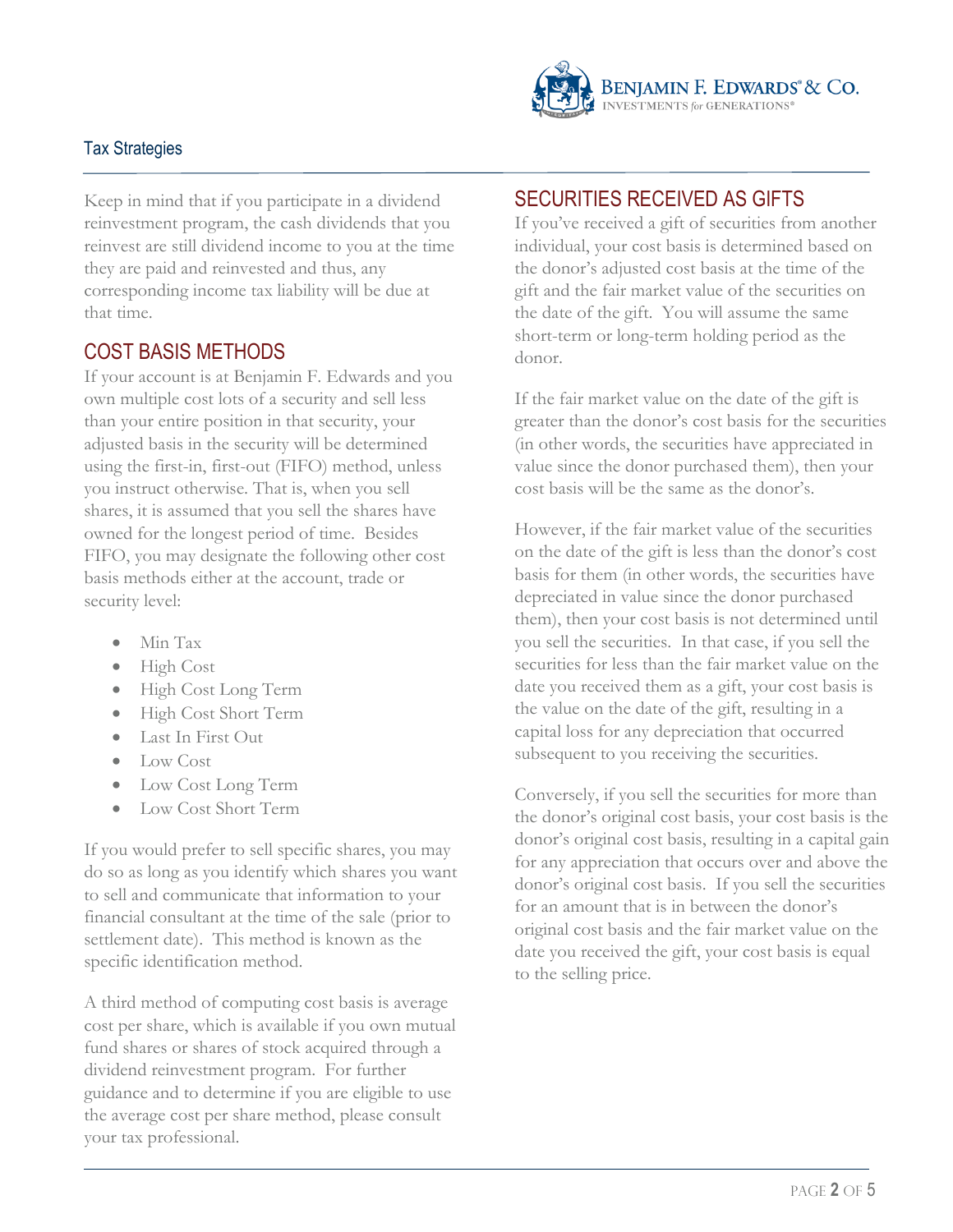

**Example** Assume your uncle purchased Company B stock for \$10 a share and then gives the shares to you when they are worth \$5 a share. Because the fair market value on the date of the gift is less than your uncle's cost basis, your cost basis is not determined until you sell the shares. If you sell them for \$12 a share, your cost basis is \$10 a share. If you sell them for \$2 a share, your cost basis is \$5 a share. And if you sell them for \$7 a share, your cost basis is \$7.

| <b>DATE OF GIFT</b>       |      | <b>YOUR SELLING</b><br><b>PRICE</b> | <b>YOUR COST</b><br><b>BASIS</b> | <b>GAIN OR</b><br>(LOSS) |
|---------------------------|------|-------------------------------------|----------------------------------|--------------------------|
|                           |      | \$12                                | \$10                             | \$2                      |
| <b>DONOR'S COST BASIS</b> | \$10 |                                     |                                  |                          |
|                           |      | \$7                                 | \$7                              | \$0                      |
| <b>FAIR MARKET VALUE</b>  | \$5  |                                     |                                  |                          |
|                           |      | \$2                                 | \$5                              | '\$3                     |
|                           |      |                                     |                                  |                          |

As you can see, when a donor gifts depreciated securities, the donor's loss for the period that he or she owned the securities is forfeited. Therefore, if the securities have depreciated at the time the donor decides to make the gift, it would be more advantageous for the donor to sell the securities, recognize the capital loss himself, and then gift the cash proceeds from the sale to you.

Note that if the shares are appreciated on the date of the gift and then subsequently depreciate (after you received them), your cost basis is still the same as the donor's. It's only when the securities are depreciated on the date of the gift that your selling price will factor into the determination of your cost basis.

## INHERITED SECURITIES

If you have inherited securities, your cost basis is usually the fair market value of the securities on the date of the individual's death. The adjustment of cost basis to fair market value on the date of death is called a "step-up." However, if the fair market value is less than the decedent's cost basis on date of death, the adjustment to cost basis is "stepped down" to fair market value as well.

In some cases, your cost basis will be the fair market value on the alternate valuation date if the personal representative for the estate has elected to use the alternate valuation date, which is six months after the date of death and applies to all assets in the estate. Alternate valuation is only available if there is an estate tax due and the estate tax amount is less as a result of using the alternate valuation date (i.e., the total estate value has declined). When in doubt, check with the personal representative of the estate to determine if the alternate valuation method has been elected for the estate.

Note that special rules apply to property acquired from a decedent who died in 2010. If you inherited property from someone who died in 2010, please consult your tax professional for guidance.

Also note that any deferred income property such as IRAs, qualified retirement accounts, deferred annuities or savings bonds, will not receive a stepup in cost basis at death. The decedent's cost basis will carry over to the beneficiary. Therefore, the beneficiary will be subject to income tax on any income at the time distributions are made.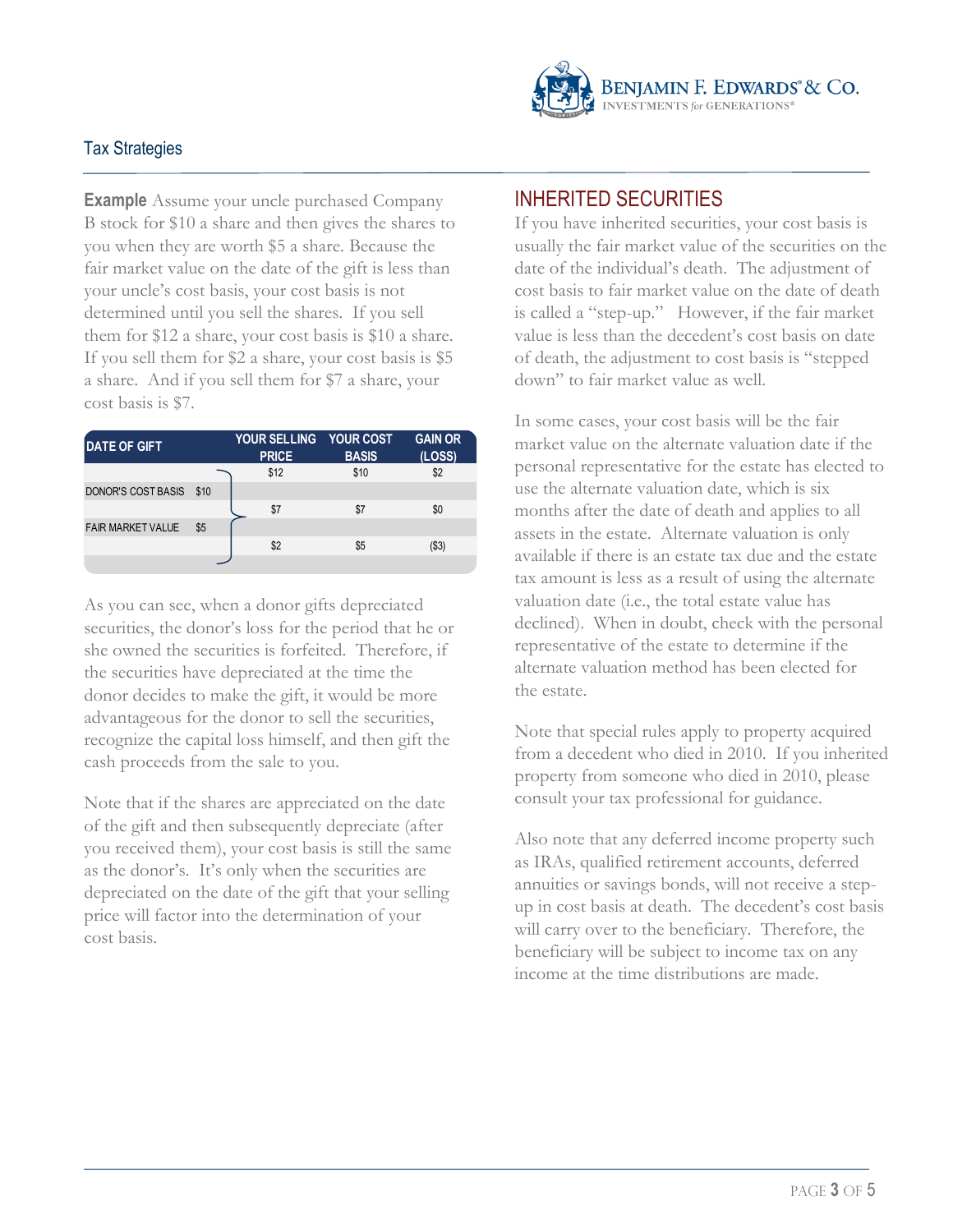

#### **Cost Basis of Inherited Assets\***

| <b>OWNERSHIP</b>                                                    | <b>COST BASIS</b>                                                             |
|---------------------------------------------------------------------|-------------------------------------------------------------------------------|
| <b>INDIVIDUAL ASSETS</b>                                            | FULL STEP UP OR STEP DOWN                                                     |
| JOINT & SURVIVOR WITHOUT SPOUSE                                     | STEP UP OR STEP DOWN ON DECEASED CONTRIBUTED<br><b>PORTION</b>                |
| JOINT & SURVIVOR WITH U.S. CITIZEN SPOUSE HALF STEP UP OR STEP DOWN |                                                                               |
| <b>REVOCABLE LIVING TRUST</b>                                       | FULL STEP UP OR STEP DOWN (NOT INCLUDING JOINT<br><b>TRUSTS)</b>              |
| TRANSER ON DEATH (TOD)                                              | FULL STEP UP OR STEP DOWN (SEE JOINT OWNER<br>INFORMATION ABOVE IF JOINT TOD) |
| <b>COMMUNITY PROPERTY</b>                                           | FULL STEP UP ON BOTH HALVES                                                   |
|                                                                     |                                                                               |

\* Consult a tax advisor if assets were inherited due to death in 2010 or if joint account was created prior to 1977.

# ADJUSTMENTS TO COST BASIS

Once you acquire a security, it will usually retain the same cost basis over the time you hold it. However, a few events may require an adjustment to cost basis while you hold the security.

**Stock Splits/Stock Dividends** A company may declare a stock split to lower the price per share of its stock. If you own a stock that splits, you will need to determine how many shares you own after the split and then allocate your total cost basis among the new number of shares.

For example, assume you own 100 shares of Company C stock and your cost basis is \$10 a share (or \$1,000 total). Company C declares a 2-for-1 stock split. That means that for every 1 share of stock you own, you now own 2 shares. In other words, you now own 200 shares, but your total cost basis is still \$1,000. To determine your cost basis per share, you take the total cost basis of \$1,000 and divide it among the 200 shares you now own. Your new cost basis per share is \$5.

Sometimes companies will declare a stock dividend. This is another way for the company to lower the price per share and also conserve cash. If Company C above declares a 25% stock dividend rather than a stock split, you would receive 25 additional shares (25% times 100 shares owned).

After the stock dividend, you would own 125 shares, and your cost basis per share would be \$8 (\$1,000 divided among 125 shares).

**Return of Principal Distributions** A company may distribute more than its current earnings and profits to investors. This excess distribution is designated as a return of principal. When this happens, it is a return of your original investment and is usually not taxable to you. However, a return of principal distribution is a reduction in your cost basis in the security (and may be taxable if it reduces the cost basis to below zero).

Examples of investments that may generate return of principal distributions are debt securities, unit investment trusts or limited partnerships. For guidance on how to adjust cost basis for return of principal distributions, please consult your tax professional.

#### Watch out for wash sale rules when selling securities at a loss

The wash sale rules state that you may not take a tax loss on the sale of a security if you have acquired (or entered into a contract or option to acquire) "substantially identical" securities 30 days before or 30 days after the date of the sale. Note that dividend reinvestment counts as a purchase.

If you trigger a wash sale, your original loss will be disallowed. However, you can add the loss to the cost basis of the new shares. So, when you sell those newly purchased shares at a later date, you will get the benefit of the loss at that time.